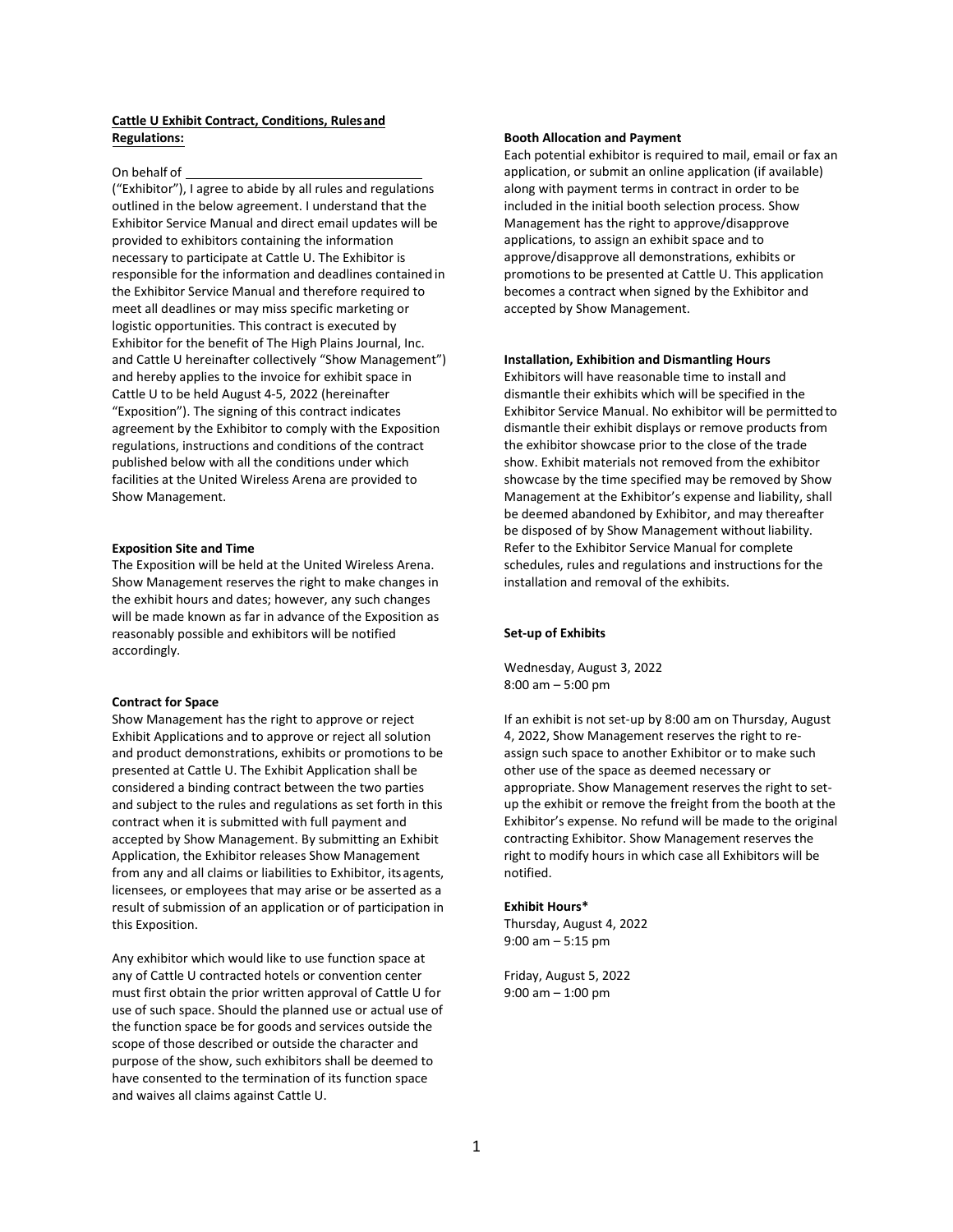\* These hours are subject to change by Show Management.

### **Dismantling of Exhibits**

Friday, August 4, 2022 1:00 pm – 5:00 pm

Show Management reserves the right to remove the freight from the booth and store it at the Exhibitor's expense, at which time the exhibit and all freight andother items remaining in the exhibit shall be deemed abandoned by Exhibitor and may thereafter be disposed of by Show Management without liability. Exhibits are to be kept intact until the closing of the show. No part of an exhibit shall be removed during the show without special permission from Show Management. Any Exhibitor who begins dismantling of its display before the close of the show may lose part or all of its company's priority points and may entirely lose the privilege of exhibiting at future shows.

Freight removal deadlines and carrier check-in schedules will be posted in the exhibitor service manual to be sent no later than 90 days from the start of the conference.

### **Compliance with Schedule**

All exhibits must be installed during the time designated. Exhibit staff must be in charge of the display during the hours when the exhibit area is open. Exhibitor agrees to maintain the exhibit through all Show Hours.

#### **Exhibitor Badges**

Badges are required for all persons working in the exhibitor showcase and must be worn while in the exhibitor showcase.

#### **Exhibitor Appointed Contractor**

If Exhibitors intend to use an Exhibitor Appointed Contractor (EAC) to set-up and/or dismantle their booth, the Exhibitor must notify Show Management. A notification form will be provided in the Exhibitor Service Manual. An original certificate of insurance must be filed with Show Management in order for any exhibitor appointed contractors to gain access to the show floor. EACs shall be issued temporary credentials by Show Management in order to access the exhibit hall.

### **Cancellation or Reduction in Size of Exhibit Space**

In the event any Exhibitor must cancel all or part of the exhibit space contracted for herein, the Exhibitor must do so in writing via certified mail, return receipt requested to Show Management. Cancellation 120 days or more ahead of exhibit hall opening results in a 50% refund. Cancellation between 120 days and 90 days prior to exhibit hall opening will result in a 25% refund. Cancellation fewer than 90 days prior to exhibit

hall opening results in no refund. This also applies to reduction in space.

#### **Arrangement of Exhibits**

The space provided will be as shown on the floor plan to the extent possible, but Show Management reserves the right in its sole discretion to make changes in the location, size and display limits of any booth.

# **Subletting of Exhibit Space**

Exhibitors may not sublet, assign or apportion any part of the space allotted, nor represent, advertise or distribute literature for the product or services of any other firm or individual except as approved in writing by Show Management.

### **Restrictions**

Show Management reserves the right to restrict or prohibit exhibits which, because of noise, method of operation or any other reason, are objectionable or otherwise detract from or are out of keeping with the character of the Exposition as a whole. Show Management may prohibit installation or request removal or discontinuance of any exhibitor or promotion which, if continued, departs substantially from exhibitor's preapproved design and description. In the event of such restrictions, prohibitions or removal, Show Management may, where it deems appropriate in its sole discretion, refund the Exhibitor Space Rental Fee. In no event shall Show Management be liable to the Exhibitor as a result of any restrictions, prohibitions or removal of any exhibit or promotion of Exhibitor.

All meetings or events, whether on-site at Cattle U or offsite at a non-Cattle U venue, are considered In Conjunction With (ICW) and must be approved by Show Management. Exhibitor or any other exhibiting companies cannot schedule ICW events that directly compete with the conference schedule, including but not limited to exhibit hall hours, education sessions, general sessions, conference receptions, meals, and breaks.

#### **Marketing and Communications**

Exhibitors and sponsors are not authorized to send email blasts to attendees without prior written approval from Show Management team. Unauthorized usage of any provided attendee list will result in loss of exhibit booth space without refund.

### **Liability and Insurance**

Exhibitor remains solely responsible and shall assume all liability for any damage to property or the exposition facility. Exhibitor remains solely responsible for the safety of its property at all times during transit to and from the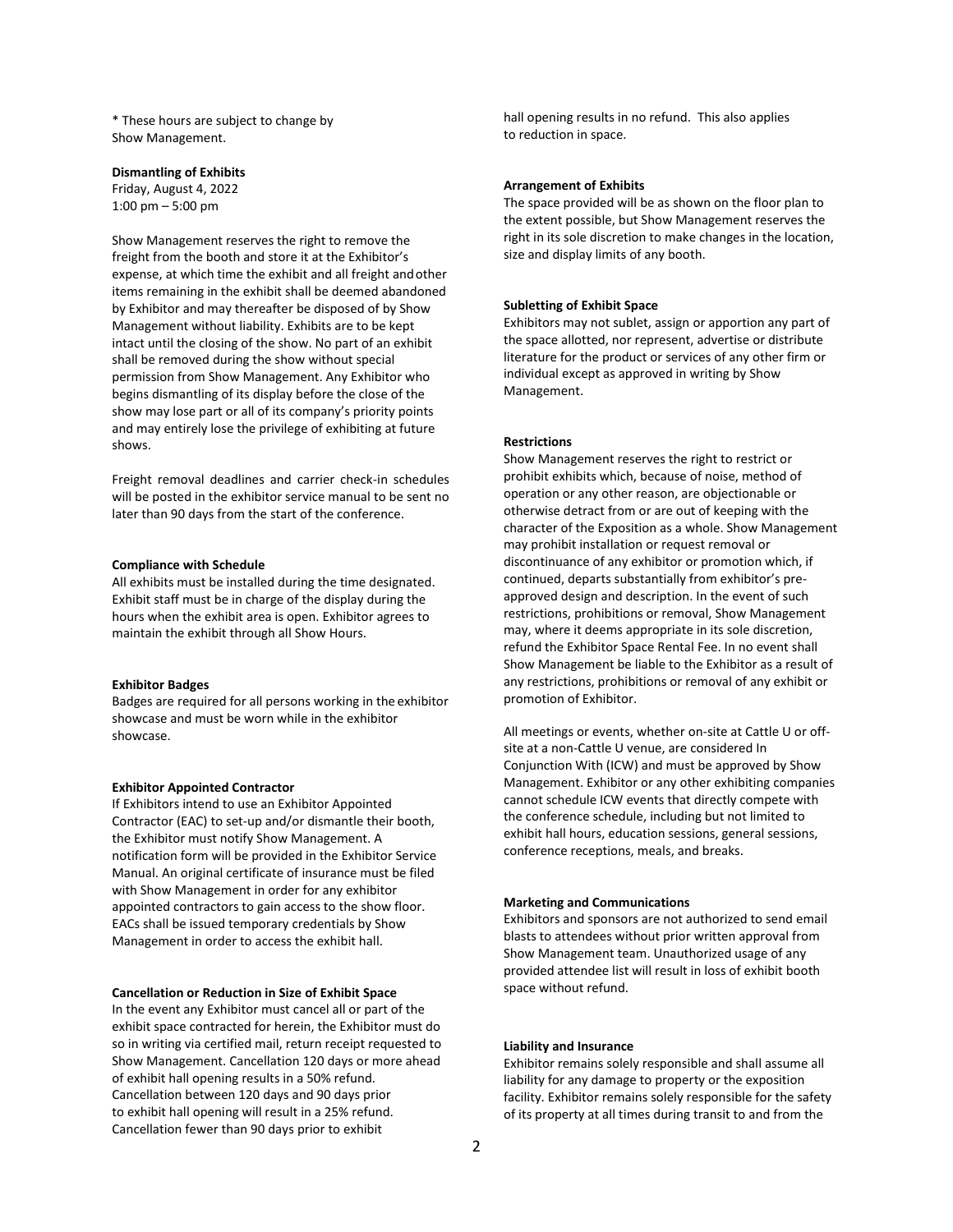Exhibitor Showcase and within the Showcase. Show Management, its directors, officers, employees, subcontractors, agents and representatives (hereinafter "Show Management Parties") shall not be responsible for Exhibitor's property or any loss thereto from any cause.

EXHIBITOR HEREBY WAIVES AND RELEASES ANY CLAIM OR DEMAND IT MAY HAVE NOW OR IN THE FUTURE AGAINST ANY OF THE SHOW MANAGEMENT PARTIES FOR BY REASON OF ANY DAMAGE TO OR LOSS OF ANY OF EXHIBITOR'S PROPERTY, INCLUDING WITHOUT LIMITATION ANY DAMAGE OR LOSS CAUSED BY THE NEGLIGENCE OR OTHER ACT OR OMISSION OF ANY OF THE SHOW MANAGEMENT PARTIES OR CAUSED BY ANY OTHER EXHIBITOR AT THE SHOWCASE.

Exhibitor agrees that it will indemnify and hold the Show Management Parties and Cattle U harmless from and against all claims on account of injury to any person or property to the extent that any such injury was caused wholly or in part by an act or omission of Exhibitor or any of its agents, employees, subcontractors, guests, licensees or invitees. This indemnification by Exhibitor is effective unless such injury was caused solely by the gross negligence or willful misconduct of any of the Show Management Parties. Exhibitor agrees that if Show Management is made a party to any litigation commenced by or against Exhibitor, or relating to this contract of the Exposition, then EXHIBITOR WILL PAY ALL COSTS AND EXPENSES, INCLUDING REASONABLE ATTORNEYS' FEES, INCURRED BY OR IMPOSED UPON ANY OF THE SHOW MANAGEMENT PARTIES BY REASON OF SUCH LITIGATION.

Exhibitors are required to maintain and be able to provide a certificate of insurance evidencing the following:

- 1. General liability with limits not less than \$1M per occurrence, \$2M aggregate
- 2. Such additional insurance as may otherwise be required by High Plains Journal, LLC

High Plains Journal, LLC and the United Wireless Arena are to be listed as additional insureds on a primary and noncontributory basis with respect to general liability. Exhibitors accept liability for any losses or damages for failure to carry appropriate coverage.

A waiver of subrogation must apply to all. Exhibitor and Show Management each hereby releases the other and its respective its directors, officers, employees, subcontractors, agents and representatives, and every person claiming by, through or under either of them, from any and all liability or responsibility (to them or anyone claiming by, through or under them by way of subrogation or otherwise) for any loss or damage to any property (real or personal) caused by fire or any other insured peril covered by any insurance policies for the benefit of either party, even if such loss or damage shall have been caused

by the fault or negligence of the other party, its employees or agents, or such other tenant or any employee or agent thereof.

All carriers are to maintain an A.M. Best rating of not less than A-VII.

**Certificates should be sent to: Jen Hoeferlin, High Plains Journal, LLC ; Attn: Cattle U, 8820 Ladue Rd., Suite 301, St. Louis, MO 63124 or** [jhoeferlin@hpj.com](mailto:wtrowbridge@hpj.com)

# **Signage/ Booth Dimensions**

A. The aisles, passageways and overhead spaces remain strictly under control of Cattle U Tradeshow. No signs, decorations, banners, advertising or special exhibits will be permitted in these areas except by purchase of aisle space and special permission of Cattle U. **No overhead signage/ materials may be hung from the ceiling or lighting grid by exhibitors**. Island booths of 4 or greater booths may hang professionally-produced **ground-supported signage and/ or lighting** over their ground supported booth. Lighting must be indirect and completely shielded so as to eliminate glare and interference with other exhibitors or guests. The use of flashing or rotating lights will not be allowed. Products on display which have such lighting must be pre-approved by Show Management. The bottom of an island booth ground supported sign must be **at least 15' off the show floor and the top of the booths sign must not extend more than 30' from the exhibit hall floor.**  Signage, draping and lighting may NOT block any signage belonging to Cattle U, other booths, or the facility. Groundsupported signs and/or lighting must be directly over the booth and not the aisles. All signs, regardless of size, should be constructed of lightweight materials to allow greater flexibility and ease of installations. Signs and/or lighting should not be more than 50% of your booth space size. Any rigging must be requested first through the appointed decorator who will coordinate approval with show management and services as needed with the convention center if they require providing rigging services. All ground-supported signage and/or lighting must adhere to the policies of the show facility. Cattle U reserves the right to refuse the use of any signage and/or lighting that in its option is not keeping with the character or purpose of Cattle U, or cause injury or interferences with, the display of other exhibitors. Obstruction of the aisles is strictly prohibited.

Should you need to request authorization for rigging to support a booth structure that comes from the floor up, please submit to Cattle U Show Management. Approval for the use of hanging signs, draping and graphics, at any height must be received by Cattle U Show Management at least 60 days prior to installation to meet Convention Center requirements. Variances may be issued at the show management's discretion. Drawings should be available for inspection.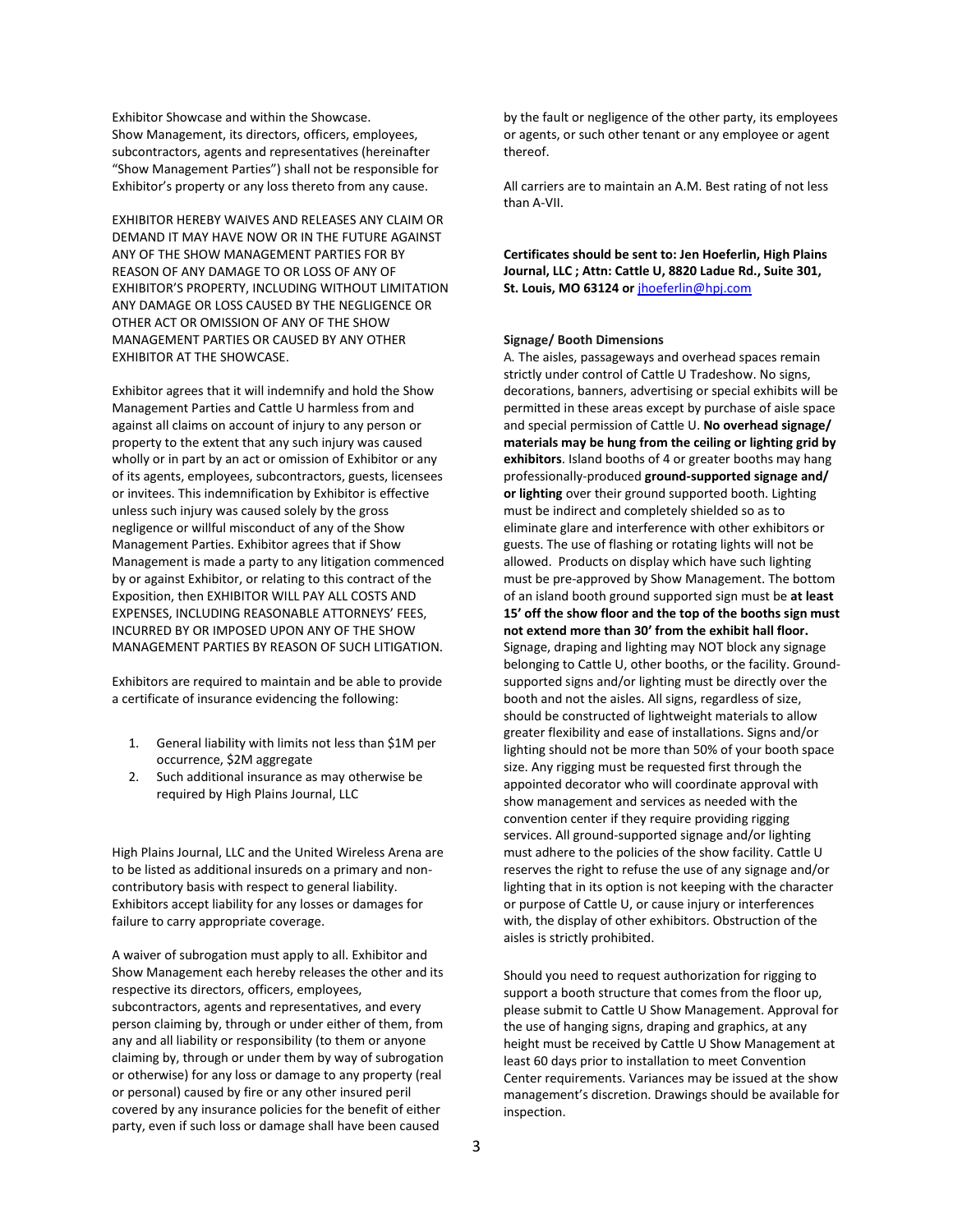B. Exhibits must be arranged so as not to obstruct the general view or hide other exhibits. Exhibit fixtures, components and signage will be permitted to a maximum height of 8' 0" but must be 4' or greater from the exterior borders of the space, including sides bordering other exhibitors. Exhibitor agrees to abide by all rules and regulations as outlined in the IAEE Guidelines for Display Rules & Regulations. Contact Show Management with any questions.

### **Souvenirs**

A. No exhibitor will be permitted to display or distribute literature, souvenirs or any promotion outside theconfines of the assigned booth space in the Exhibitor Showcase without written approval from Show Management. Badge lanyards and badge holders may not be distributed as souvenirs to attendees. Show Management also reserves the right to remove, at Exhibitor cost, any promotional material or product deemed by Show Management as not suitable for display at Cattle U.

B. No noisemakers, helium balloons, lighter-than-air objects, gummed stickers or labels will be permitted as handouts.

C. Any special promotions, music or stunts planned for the Exhibit Hall, must be cleared with Show Management. Show Management reserves the right to designate specific days and hours during which special promotions and stunts may be conducted, if they are permitted at all.

D. Drawings, game of chance and raffles may be allowed in the exhibit hall. Exhibitors must abide by all Kansas State Statutes regarding various drawings, games of chance and raffles.

### **Facility Rules & Regulations**

A. Exhibitors must abide by all of the facility rules and regulations of the United Wireless Arena. A detailed list of all convention center rules and regulations are included in the Exhibitor Service Manual, made available to Exhibitors approximately 90 days prior to show opening. Contact Show Management to obtain a copy. The United Wireless Arena has reserved the right to update, change or amend its rules and regulations after publication in the Exhibitor Service Manual.

B. All materials used in exhibit booth(s) must be of a nonflammable nature. Electric signs and equipment must be wired to meet the specifications of the United Wireless Arena and the Fire Marshall.

C. No animals are permitted in the United Wireless Arena other than service animals.

D. Any food or beverages to be sampled at exhibit booths must be approved by Show Management and The United Wireless Arena If approved, food and

beverage must be ordered directly through the United Wireless Arena

# **ADA**

All Exhibitors shall be responsible for compliance with the Americans with Disabilities Act. The Exhibitor shall hold Show Management and its directors, officers, employees, subcontractors, agents and representatives harmless from any consequences of Exhibitor's failure in this regard. For more information on the Americans with Disabilities Act and how to make your exhibit accessible to persons with disabilities, please contact:

U.S. Department of Justice ADA, Civil Rights Division Disability Rights Section – NYAV950 Pennsylvania Avenue, NW Washington, D.C. 20530 Phone: 800.514.0301 (voice) / 800.514.0383 (TTY) Web site: ww.usdoj.gov/crt/ada/adahom1.htm

### **Performance of Music and Licenses**

Exhibits that include the operation of musical equipment, radios, sound motion picture equipment, public address systems or any noisemaking machines must be operated so that the resulting noise will not annoy or disturb adjacent exhibitors and their patrons, and must be approved by Show Management. Speakers and other sound devices should be positioned so as to direct sound into the booth rather than into the aisle. Rule of thumb: Sound and noise should not exceed 85 decibels. Demonstration areas must be organized within the exhibitors' space so as not to interfere with any aisle traffic. Should spectators of a demonstration interfere with normal traffic flow in the aisle, Show Management will require that the demonstration cease.

Exhibitors and vendors are responsible for individual ASCAP/BMI music licensing fees if applicable. Vendors and exhibitors hereby represent that they have, or shall have by the time of the event, obtained all required licenses for the live or recorded performance of music. Exhibitors and/or vendors shall indemnify and hold harmless Show Management, its directors, officers, employees, subcontractors, agents and representatives from and against all claims, costs (including reasonable attorney's fees), expenses and liabilities arising from breach of the foregoing representations.